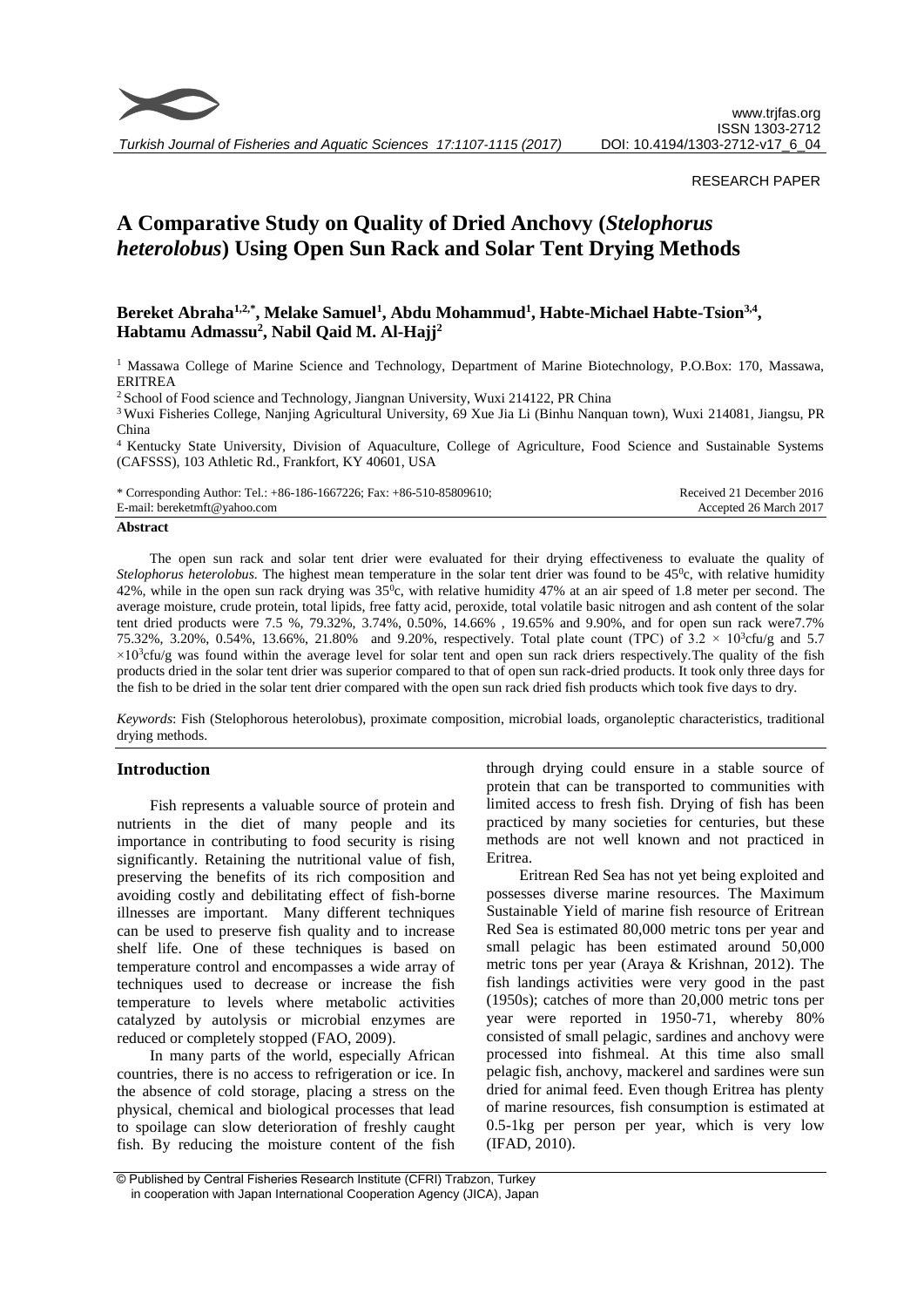Anchovies are small pelagic fish start to appear in the catches in late September or early October. The season ends around March/April but schools are said to be spotted until May, as reported in 1971. Sardine (*Harengula punctata*) and anchovy (*Stelephorus heterolobus*) resources have been estimated at about 50,000 metric tons per year from the Red Sea of Eritrea from 1993 to 2008 (Pasience, 2009; FAO, 2015). Anchovies are highly nutritious food and particularly valuable for providing protein of high quality, better than those of meat and egg. However, they are the most perishable of all the foods because their suitable medium for growth of micro-organisms after death (Kader, 2005). Thus the problem of spoilage could be solved and the shelf life can be extended by preservation using solar drying techniques. Sun drying is one of the traditional simple and economical methods employed to preserve fish, particularly small pelagic fish (Relekar, Joshi, Gobe, & Kulkarni, 2014). Some limitations of sun drying can be improved raising the drying fish rack off the ground on wooden frames which allows air to circulate in all the directions, that facilitates water evaporation from both sides (Sankat & Mujiaffar, 2004). Solar drying is an improved method of sun drying. It minimizes or stops some of the limitations of open sun drying (FAO, 1981; Relekar *et al.,* 2014). Solar drying differs from open sun drying in a structure, often very simple in construction, which is used to enhance effect of the insulation (Yu, Siaw, & Idrus, 1982). This is due to the truth that solar tent dryer is an enclosed structure that traps heat inside the tent and make efficient use of the heat which is entrapped inside the tent during the day by the help of some rocky black stones that absorb heat (Doe, Ahmed, Muslemuddin, & Sachithhanathan, 1977). The end product has a long shelf life, providing a source of protein, vitamins and minerals when the fresh fish themselves may not be available in offseason (Sankat & Mujiaffar, 2004). For getting better quality dried fish, it is very essential to use improved method of fish drying. Indeed, the present study focused to determine and compare quality of dried anchovy by solar tent and open sun rack drying methods and to adopt improved method to get better quality of dried anchovies. This type of drier is practiced for the first time in Eritrea which could be very useful to solve the afro- mentioned problems and enhance utilization of the resource in an effective way. Moreover anchovies are used as animal feed although the people are suffering from nutrition of fishery products. Despite the huge resource, the utilization is very low and these problems have great impacts on the effective utilization of the resources.

The main objective of the present study was to determine and to compare quality of anchovies (*Stelophorus heterolobus*) by assessing the proximate composition, chemical, microbial and sensory attributes of dried anchovies under open sun rack and solar tent drying methods.

## **Materials and Methods**

## **Sample Collection and Preparation**

The experimental fish was anchovy, *Stolephorus heterolobus*, collected from Eritrean Red Sea (Rassdarma-Southern part around Asseb) on18/03/2016 using beach purse seine net and kept in fish boxes using ice for four days, ice was replaced only once and transported to the laboratory of Massawa College of Marine Science and Technology. The fish samples were washed with potable water properly and beheaded. The beheaded fish were placed on the solar tent dryer and open sun rack drying. The temperature, humidity, wind speed were measured using thermometer (LCD portable multisystem thermometer, No. 201211253516 Hutaib Enterprise, India), hygrometer (Lutran HT-3003, Taspei, Taiwan), vane anemometer (KM-8022, No. VA 120708245, Kusma-mecor, India) respectively. At the end of the drying period, dried fish were collected and packaged polyethylene bag after 1day, 3 days and 5 days and kept under refrigeration for further analysis.

## **Construction of Solar Tent and Open Sun Rack Dryers**

The solar tent drier was constructed in Massawa college of marine science and technology (Figure 1a). It consists of a plastic polythene sheet stretched over a wooden frame work (1 m wide by 1.5 m long by 1.5 m high) with side and top vent (0.3 m by 0.3m ). The fish rack (0.5 m by 0.5 m) was placed with wire mesh under and underneath black rocks, which can be used as a heat collector and transmitter area. The transparent plastic on the front side was wrapped around a stick at the bottom. In this way the plastic can be rolled up or let down to allow air into the tent and to regulate the temperature a bit. The air entering is heated in the tent and absorbs moisture when it flows pass the fish on the rack. The humid air can leave the tent through both air outlets in the top of the tent. Open Sun drying rack was constructed by a wooden frame of 0.5 m by 0.5 m and was constructed from chicken wire mesh that was placed directly under the sun for maximum heat utilization from the sun.

## **Setting-up the Dryers**

The two dryers were set-up side by side and exposed to the sun (Figure 1b). The tent was positioned facing the direction of the prevailing wind, to allow air readily into the tent, since the drying process is a combination of air movement. A black igneous rocks were used that generate heat and black polythene was spread out on the base of the solar tent drier. Drying rack was fixed rigidly inside the tent and open sun drying rack was outside of the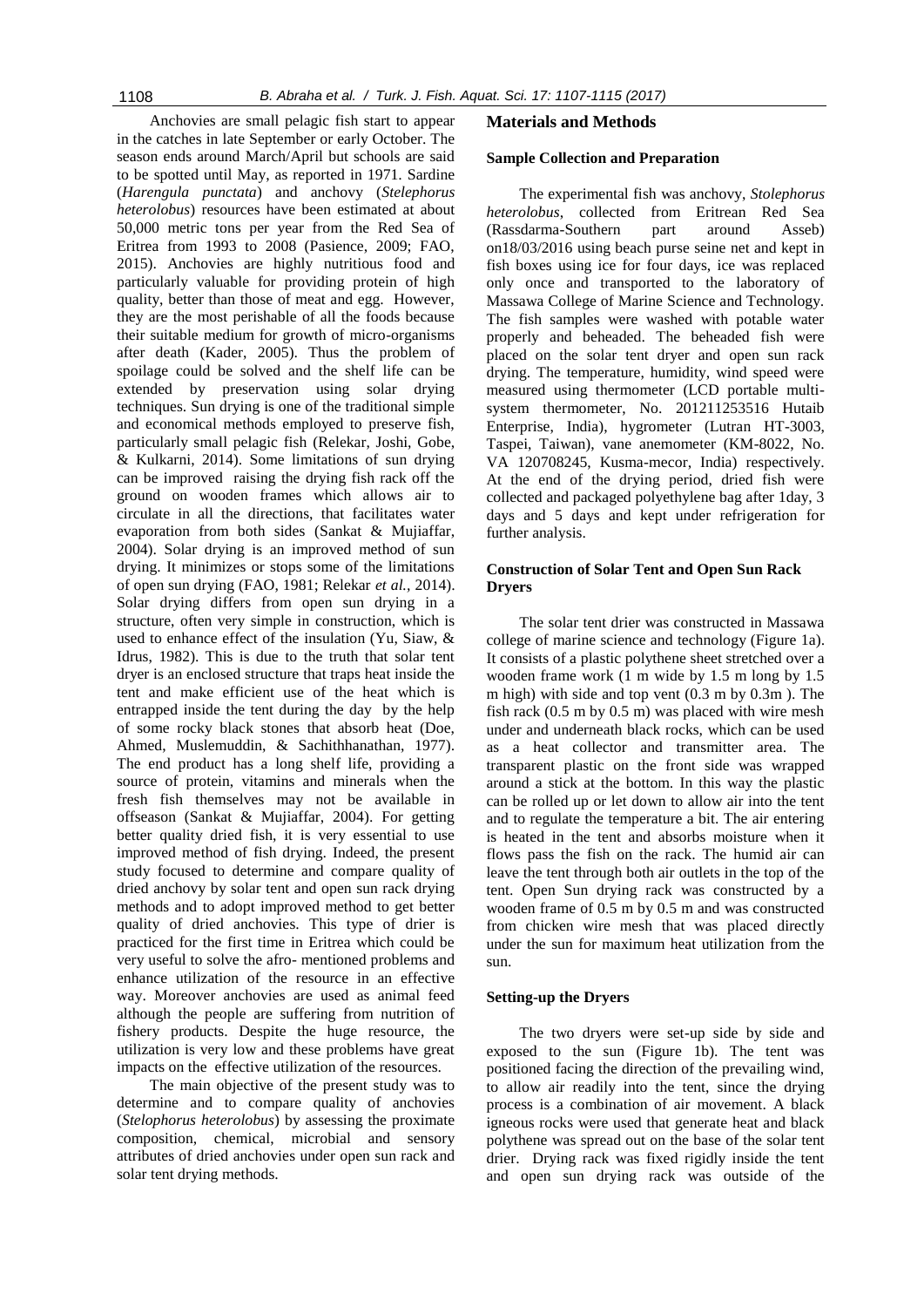

Figure 1. Construction of solar tent and open sun rack dryers (a) and drying of studied fish (b).

environment and heat. The dryers were set-up 30 minutes before fish were put inside.

#### **Quality Evaluation**

Quality of dried fish (*Stolephorus heterolobus)* were subjected to proximate composition, microbiological and organoleptic analysis.

## **Proximate Composition Analysis**

Proximate analyses were carried out on the fresh and dried fish, on day 1, 3 and 5 respectively in Eritrean Standard Institution (Asmara) and Quality Control Laboratories (Massawa). For fresh fish, the proximate composition was determined from the body muscle tissues whereas, dried one's, it was carried out from dried flesh. The analysis were done according the method of Association of Official Analytical Chemistry (AOAC, 2000). The following parameters were measured: crude protein (Kjeldahl method), ash (muffle furnace), crude fat (Soxhlet method), moisture content(thermostatically controlled forced air oven, 105°c for 8 hours), free fatty acids (FFA) value, peroxide value (PV) and total volatile basic nitrogen (TVB-N). The analysis were carried in triplicate and the average values were calculated and expressed as mean  $\pm$  SD in triplicate observation.

## **Protein Content**

Crude protein was determined using the micro-Kjeldahl method (AOAC, 2000). About 0.5 g powder laver sample was used to analyze protein of commercial laver. The total protein was calculated by multiplying the nitrogen content a sample with a conversion factor of 6.25. Data was expressed in grams per kilogram of dry weight sample.

#### **Ash Content**

Ash content was determined by complete

igniting of the sample (5 gram) in a muffle furnace at a temperature of  $550^\circ$ C for 6 hours and ash was calculated in percentage as:

$$
Ash(\%) = \frac{\text{(weight of crucible + ash)} - weight of empty crucible}{weight of sample}
$$

## **Fat Content**

Lipid content was determined by extracting required quantity of samples with analytical grade nhexane for 8 hours in a ground joint Soxhlet apparatus. The oil obtained by evaporation of the solvent on a steam bath was weighed in a sensitive balance and percent lipid was calculated and the extracted fat was used for the determination of free fatty acid and peroxide value. The fat content was calculated in percentage using the following formula:

$$
Fat(\%) = \frac{\text{(Weight of flask + fat)} - Weight of empty flask}}{\text{weight of sample}} \times 100
$$

## **Moisture Content**

Residual moisture was determined gravimetrically by heating the sample at 105 $\mathrm{^{0}C}$  for 8 hours in hot air drying oven until a constant weight has achieved. The moisture content was stated as percentage by dry weight of sample.

## **Determination of acid value or free fatty acids (FFA)**

Two gram of fish oil dissolved in 15 ml of neutral fat solvent and few drops of 1% phenolphthalein indicator was added. The mixture was titrated against 0.1 N NaOH until faint pink colour persisted for at least 30 seconds in the fume hood. The free fatty acids were calculated and expressed as percentage of oleic acid by the formula: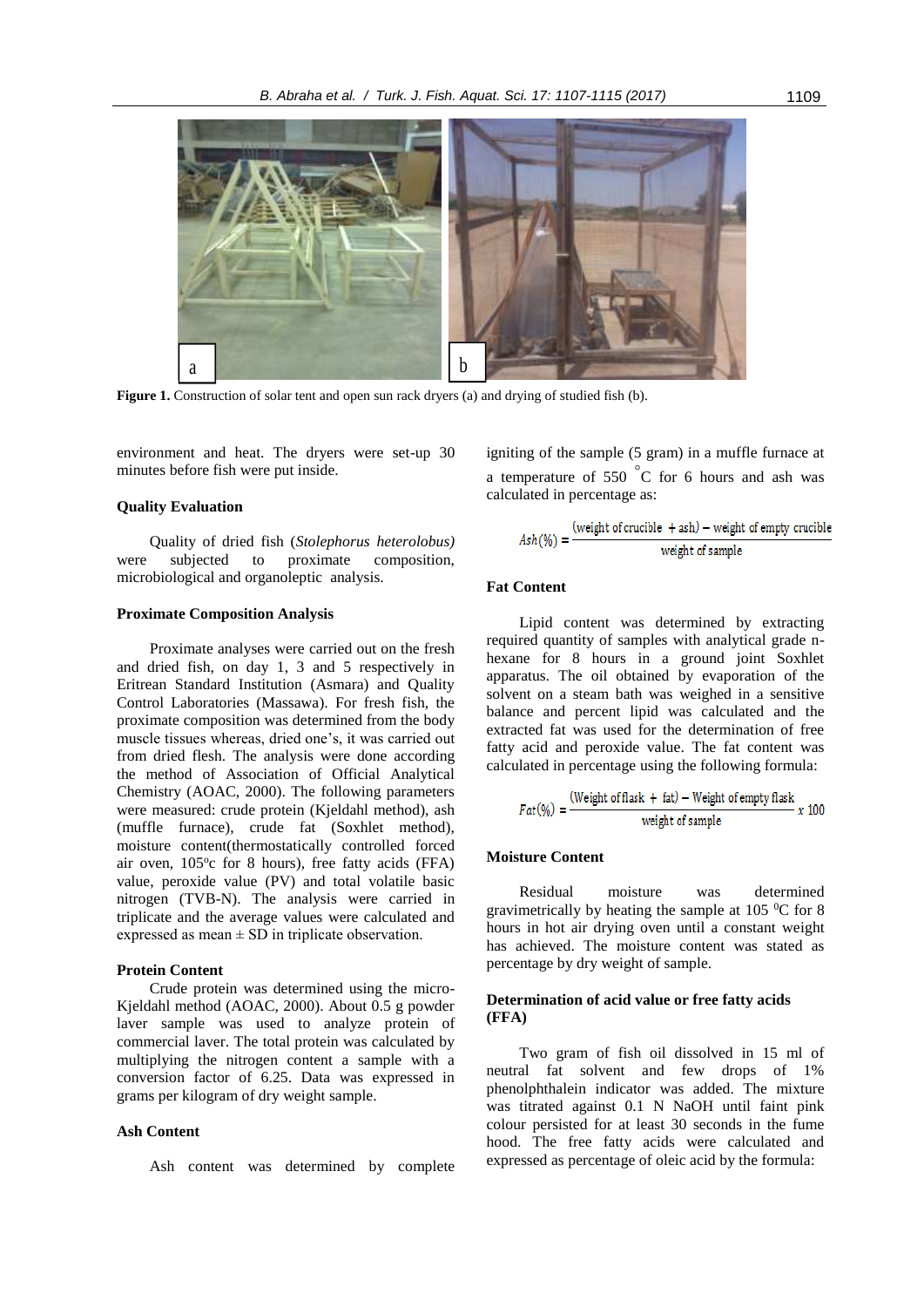Volume of alkali x normality of alkali x 28.2 x weight of empty flask raw fish assessed directly after collected from the  $FFA(\%) =$ 

weight of fish oil

## **Peroxide Value**

Primary oxidation products in fish, hydro peroxides, were determined by peroxide value measurement. Peroxide values of fresh and dried fish oils were measured by titration of liberated iodine with standardized sodium thiosulphate solution according to the AOAC official method (2000).

## **Total Volatile Basic Nitrogen (TVB-N)**

The total volatile basic nitrogen was determined by Conway's micro-diffusion analysis (Osman, Suriah, & Law, 2001). In the procedure, the trichloro acetic acid (TCA) extract prepared sample was treated with potassium carbonate, ammonia liberated and absorbed by boric acid. The quantity of ammonia absorbed was volumetrically determined by titrating the ammonium borate against standard sulphuric acid. The TVB-N content was calculated and expressed as milligram nitrogen per 100 g sample.

## **Microbiological Analysis**

Microbiological analyses were carried out to determine the Total Plate Count and fungal growth of fresh and dried anchovies under the aforementioned methods by the test method of International Organization of Standardization 4833 (ISO, 1991).

## **Organoleptic Assessment**

Samples of solar tent and open sun rack dried *Stolephorus heterolobus* were subjected to organoleptic assessments. Organoleptic characteristic like colour, odour, flavour, texture (mouth-feel) and general acceptability were evaluated using Hedonic scale grading based on the method of (Doe & Olley, 1990) by 12 panelists randomly selected from the department of marine food technology and Eri-fish fish processing plant and trained for two weeks. The fresh fish was evaluated after washed, while the dried trays and after boiling, the dry fish was first socked in water for 5 minutes and boiled 15 minutes and then evaluated by the taste panelists. The assessors scored for color, odor, texture, flavor, and appearance. An overall acceptability score was given to fresh, boiled and unboiled fish using nine point hedonic scale where nine (9) was like extremely, while one (1) was dislike extremely.

## **Data Analysis**

The statistical analyses were performed using statistical program (SPSS 18.0) for Windows. All analytical determinations were performed in triplicate and the mean values were reported. All data were statistically compared by one way variance analysis (ANOVA) and comparisons between means were performed using T- test. Difference between mean were reported at a significant level, P≤0.05. Descriptive analysis were also used in organoleptic analysis.

## **Results**

The proximate and biochemical analysis of the fresh and dried *Stolephorus heterolobus* by the open sun rack and solar tent driers are presented in Table 1. In this study significant difference was observed between the two drying methods, which was 3 days for the solar tent and 5 days for open sun rack drying methods resulted differences in the analysed parameters ( $P \le 0.05$ ), but there was no significant difference  $(P \ge 0.05)$  among the days of drying. All the proximate and biochemical composition, except moisture content were increased with drying time in both driers. The drying time was shorter in solar tent drier compared to open sun rack drier. Increase in temperature resulted in shorter drying time. The drying time was three days in solar tent drier and five days in open sun rack drier. The moisture content obtained from the solar tent drier decreased more than in the open sun rack drier which showed significant difference (P≤0.05). The contents of ash, fat and

**Table 1.** The average values of Proximate Composition, Peroxide Value, Free Fatty Acid, and Total Volatile Base Nitrogen, of Fresh and dried *Stolephorus heterolobus*

| Parameters                  | Drying day      |                  |                  |                 |                  |                  |                  |  |
|-----------------------------|-----------------|------------------|------------------|-----------------|------------------|------------------|------------------|--|
|                             |                 |                  |                  |                 |                  |                  |                  |  |
|                             | fresh           | <b>OSRD</b>      | <b>STD</b>       | <b>OSRD</b>     | <b>STD</b>       | <b>OSRD</b>      | <b>STD</b>       |  |
| Moisture(%) $\pm$ SD        | $81.00\pm0.76$  | $9.00 \pm 0.68$  | $7.90 \pm 0.58$  | $8.80\pm0.25$   | $7.60\pm0.11$    | $7.70 \pm 0.35$  | $7.50 \pm 0.22$  |  |
| Ash $(\%)\pm SD$            | $1.90 \pm 0.60$ | $8.60 \pm 0.55$  | $9.40 \pm 0.66$  | $8.70 \pm 0.70$ | $9.50 \pm 0.07$  | $9.20 \pm 0.89$  | $9.90 \pm 0.60$  |  |
| Fat $(\%)\pm SD$            | $1.62 \pm 0.10$ | $3.08 \pm 0.12$  | $3.10\pm0.10$    | $3.32\pm0.15$   | $3.63 \pm 0.09$  | $3.32\pm0.17$    | $3.74 \pm 0.50$  |  |
| Crud protein $(\% ) \pm SD$ | $19.32\pm0.43$  | $60.20 \pm 0.99$ | $63.00 \pm 0.45$ | 72.38±0.97      | $79.17\pm0.65$   | $75.25 \pm 0.41$ | $78.82 \pm 0.35$ |  |
| FFA AEX $(\% ) \pm SD$      | $1.33 \pm 0.09$ | $1.63 \pm 0.12$  | $1.39 \pm 0.10$  | $1.70 \pm 0.20$ | $1.45 \pm 0.11$  | $1.74 \pm 0.22$  | $2.05 \pm 0.06$  |  |
| $PV$ AEX $(\% ) \pm SD$     | $4.73 \pm 0.52$ | $15.21 \pm 0.30$ | $14.20 \pm 0.07$ | $14.30\pm0.08$  | 14.98±0.06       | $13.43 \pm 0.19$ | $14.66 \pm 0.15$ |  |
| $TVB-N$ $% \neq SD$         | $19.15\pm0.26$  | $20.02 \pm 0.16$ | $19.39\pm0.01$   | $20.37\pm0.19$  | $19.45 \pm 0.08$ | $25.01 \pm 0.24$ | $20.12 \pm 0.20$ |  |

\*Values represent the mean ± standard deviation of fish for each drying method.

\*STD: Solar tent drier

\*OSRD: Open sun rack drier

\*SD: Standard deviation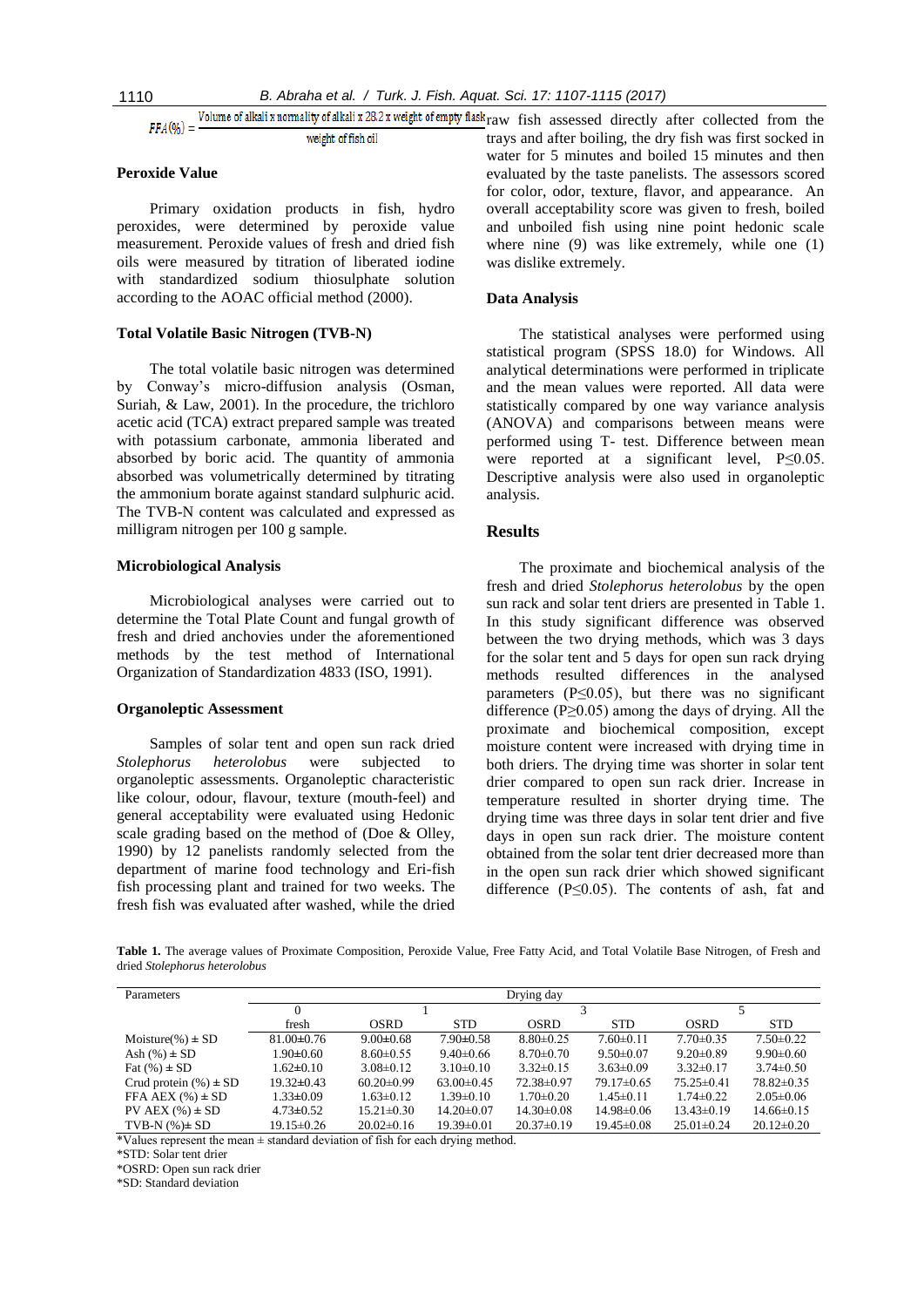protein were significantly higher in the solar tent drier compared to the open sun rack.

The microbial analysis of total plate count and fungal growth of fresh and dried *Stolephorus heterolobus* is presented in Table 2. In microbial analysis even though result obtained was below the limit there was significant difference (P≤0.05) between two dryers, more appreciable results were obtained in solar tend drier than open sun rack dryer. The sensory evaluation of fresh, dried, boiled and unboiled *Stolephorus heterolobus* is presented in Table 3 and 4. The result showed that although the appearance, color, texture, flavor and odour of the two dryers were in good condition throughout the experiment, but dried products from solar tent drier were more excellent than open sun rack drier. Moreover, no discoloration was observed in the two drying methods.

#### **Discussion**

The result of proximate analysis of the fresh *Stolephorus heterolobus* shown a high values in the moisture content than the dried products and a significant increase in protein, fat and ash contents in dried products compared to fresh fish sample due to reduction of moisture content. The findings of this study is similar with the findings of Ochieng, Oduor, and Nyale (2015) who reported chemical and nutritional quality of dried sardine (*Spratellomorpha bianalis*) and Immaculate, Sidujia, and Jamila (2012)

who studied the biochemical and microbial qualities of *Sardinella fimbiata.* Proximate composition of fish differs with species, season, fishing area, body size, environmental factors and nutritional status (Sankar & Ramachandra, 2001). This study is in close approximation to that of reported by Kumar, Sing, and Danish (2013) for the chemical composition of *Laeogonius*. The total volatile basic nitrogen (TVB-N) is mainly contributed by ammonia in the muscle produced by deamination of muscle protein (Chaijan, Benjakul, Vissanguan, & Faustman, 2006). In this study the content of nitrogenous substance as TVB-N in fresh *Stolephorus heterolobus* was found below the levels suggested by different researchers for different fish and fish products. A value of 35 mg/100 g of TVB-N has been suggested as border line by (Ghaly, 2010).

The proximate composition of crude protein, lipid, and ash of dried fish increased, while moisture content decreased in both drying methods from the first to the fifth day of the drying process. The highest crude protein, fat, ash content was recorded in solar tent dryer with the average temperature  $45^{\circ}$ C and relative humidity 42% at an air speed of 1.06 meter per second, while in the open rack sun drying with the average temperature  $35^{\circ}$ C and relative humidity 47% at an air speed of 1.8 meter per second. The low humidity recorded in solar tent drier was because of its consistent high temperature, thus humidity was the strongest factor for fish drying within the driers in this study. There was no significant difference among the

**Table 2.** The average values of Total plate count and Fungal growth of fresh and dried *Stolephorus heterolobu*

| Parameters                               |                       | Drying day            |                     |                     |                     |                     |                     |  |  |
|------------------------------------------|-----------------------|-----------------------|---------------------|---------------------|---------------------|---------------------|---------------------|--|--|
|                                          | 0                     |                       |                     |                     |                     |                     |                     |  |  |
|                                          | fresh                 | <b>OSRD</b>           | <b>STD</b>          | <b>OSRD</b>         | <b>STD</b>          | <b>OSRD</b>         | <b>STD</b>          |  |  |
| Total plate<br>count (cfu/g)<br>$\pm SD$ | $1.2*105\pm 0.90$     | $6.6*10^{4} \pm 0.70$ | $2.2*104\pm 0.52$   | $9.5*10^3 \pm 0.45$ | $8.4*10^3 \pm 0.33$ | $5.7*10^3 \pm 0.25$ | $3.2*10^3 \pm 0.17$ |  |  |
| Fungal<br>growth<br>$(cfu/g) \pm SD$     | $1.2*10^{1} \pm 0.01$ | $8.6*10^2 \pm 0.63$   | $6.9*10^2 \pm 0.30$ | $7.1*10^2 \pm 0.50$ | $2.2*10^2 \pm 0.22$ | $5.5*10^2 \pm 0.38$ | $1.2*10^2 \pm 0.10$ |  |  |

\*Values represent the mean  $\pm$  standard deviation of fish for each drying method.

\*STD: Solar tent drier

\*OSRD: Open sun rack drier

\*SD: Standard deviation

| Table 3. The mean value of fresh and dried un boiled fish of organoleptic indices |  |
|-----------------------------------------------------------------------------------|--|
|-----------------------------------------------------------------------------------|--|

| Parameters    | Drying day      |                 |                 |                 |                 |                 |                 |  |
|---------------|-----------------|-----------------|-----------------|-----------------|-----------------|-----------------|-----------------|--|
|               |                 |                 |                 |                 |                 |                 |                 |  |
|               | fresh           | OSRD            | <b>STD</b>      | <b>OSRD</b>     | <b>STD</b>      | <b>OSRD</b>     | <b>STD</b>      |  |
| Appearance    | $7.63 \pm 0.74$ | $7.11 \pm 1.36$ | $7.33 \pm 0.72$ | $6.89{\pm}1.61$ | $7.11 \pm 1.05$ | $6.67 \pm 1.87$ | $7.55 \pm 0.52$ |  |
| Colour        | $8.25 \pm 1.64$ | $6.77 \pm 1.71$ | $7.11 \pm 1.05$ | $6.67 \pm 2.12$ | $7.22 \pm 0.97$ | $6.33 \pm 2.12$ | $7.28 \pm 1.14$ |  |
| Odour         | $7.75 \pm 0.88$ | $6.44 \pm 1.74$ | $7.33 \pm 0.70$ | $6.50 \pm 1.87$ | $7.44\pm0.72$   | $7.00 \pm 0.86$ | $7.22 \pm 0.83$ |  |
| Texture       | $7.38 \pm 0.91$ | $7.22 \pm 1.39$ | $7.17 \pm 1.65$ | $6.94 \pm 1.62$ | $7.55 \pm 1.01$ | $7.33 \pm 1.22$ | $7.78 \pm 0.66$ |  |
| Overall       | $7.88 \pm 0.64$ | $7.22 \pm 0.97$ | $7.44 \pm 0.88$ | $6.88\pm1.71$   | $7.12 \pm 1.00$ | $6.78 \pm 1.56$ | $7.44 \pm 0.68$ |  |
| Acceptability |                 |                 |                 |                 |                 |                 |                 |  |

\*Values represent the mean ± standard deviation of fish for each drying method.

\*STD: Solar tent drier

\*OSRD: Open sun rack drier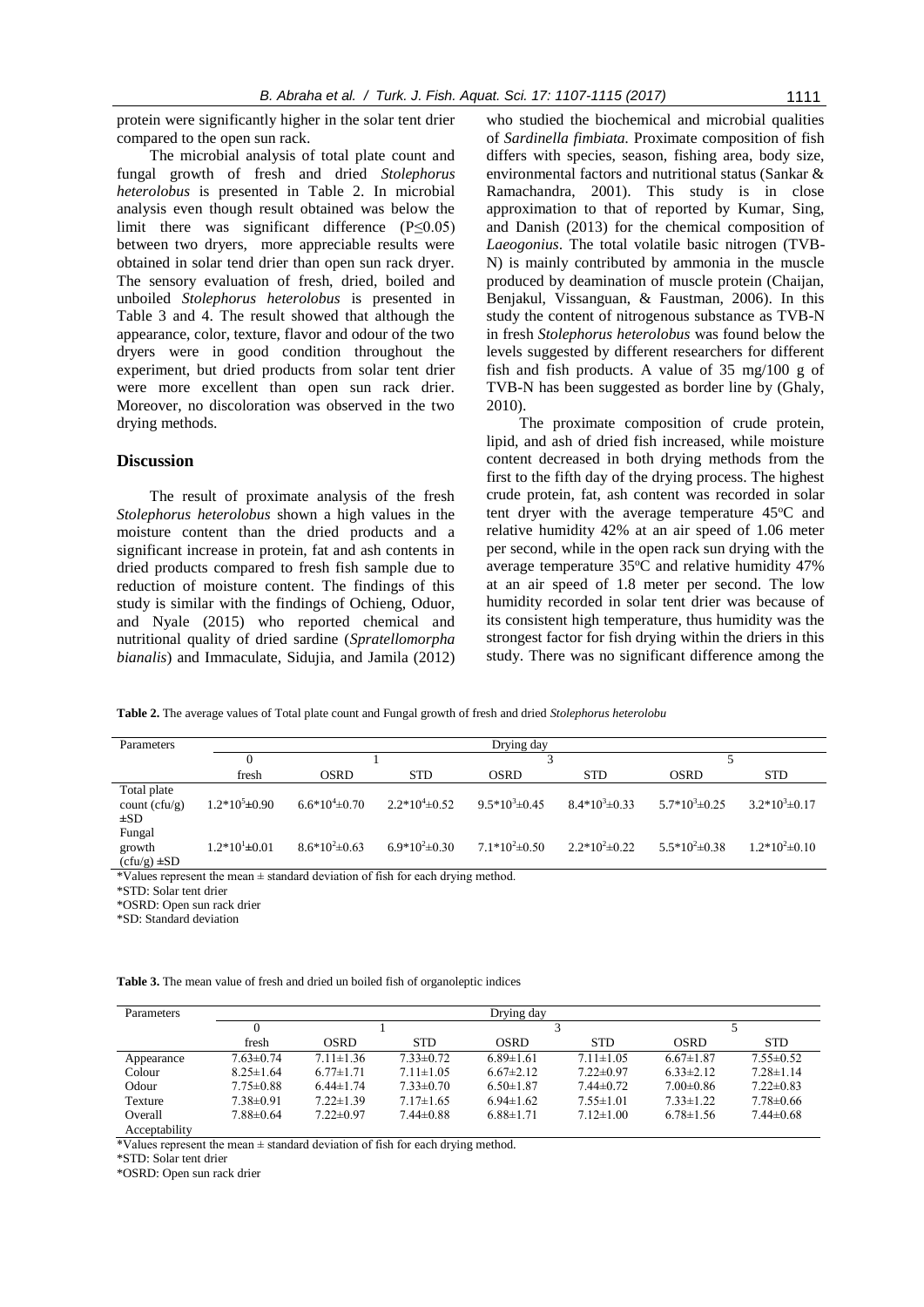| Parameters    | Drying day      |                 |                 |                 |                 |                 |                 |  |  |
|---------------|-----------------|-----------------|-----------------|-----------------|-----------------|-----------------|-----------------|--|--|
|               | $\Omega$        |                 |                 |                 |                 |                 |                 |  |  |
|               | fresh           | <b>OSRD</b>     | <b>STD</b>      | <b>OSRD</b>     | <b>STD</b>      | <b>OSRD</b>     | <b>STD</b>      |  |  |
| Appearance    | $8.63 \pm 0.51$ | $7.11 \pm 1.53$ | $7.50 \pm 0.93$ | $7.67 \pm 1.00$ | $7.00 \pm 1.73$ | $7.22 \pm 0.83$ | $7.44 \pm 2.06$ |  |  |
| Colour        | $8.41 \pm 0.46$ | $7.22 \pm 0.97$ | $7.06 \pm 1.37$ | $7.00 \pm 1.50$ | $6.78\pm2.10$   | $6.89 \pm 0.78$ | $7.44 \pm 1.81$ |  |  |
| Odour         | $8.25 \pm 0.37$ | $6.89 \pm 2.08$ | $6.78 \pm 1.39$ | $6.89 \pm 1.67$ | $6.44\pm2.12$   | $7.00 \pm 0.70$ | $7.00 \pm 2.02$ |  |  |
| Texture       | $8.72 \pm 0.45$ | $6.89 \pm 1.26$ | $6.78 \pm 1.64$ | $6.94 \pm 1.62$ | $7.11 \pm 0.92$ | $6.89 \pm 0.60$ | $7.11 \pm 1.61$ |  |  |
| Flavor        | $8.44 \pm 0.49$ | $7.11 \pm 1.26$ | $6.56 \pm 1.50$ | $6.56 \pm 1.30$ | $7.44\pm0.72$   | $7.11 \pm 1.05$ | $7.67 \pm 0.70$ |  |  |
| Overall       | $8.38 \pm 0.44$ | $7.44\pm0.72$   | $6.78 \pm 1.30$ | $6.88 \pm 1.71$ | $7.33 \pm 0.70$ | $7.22 \pm 0.44$ | $7.72 \pm 0.96$ |  |  |
| Acceptability |                 |                 |                 |                 |                 |                 |                 |  |  |

**Table 4.** The mean value of fresh and dried boiled fish of organoleptic indices

\*Values represent the mean  $\pm$  standard deviation of fish for each drying method.

\*STD: Solar tent drier

\*OSRD: Open sun rack drier

days of each experiment in solar tent drier as well as in open sun rack drier in the crud protein, ash, fat, FFA and PV but a significant difference was observed between the driers in the aforementioned parameters. We found inverse relationship between the moisture and fat, curd protein and ash content. This result is related to the result found by Nurullah *et al*. (2006), who studied on small indigenous fish species (*Amblypharyngodon mola*, *Osteobrama cotJ'ocotio, Barbides sarana, Pseudotropius atherinoides, Mystus vitatus, and Gudusia chapra)* dried by solar tunnel and traditional sun drying methods. Increase in protein was observed due to reduction in moisture content causing aggregation of protein, minerals, fat, FFA and PV (Ninawe & Rathnakumar, 2008). There was no protein nitrogen lost observed in solar tent dryer, since the activity of enzymes and microorganism prevented by the high temperature created and low water content of dried sample, so that the protein content increased with the reduced moisture content when compared with the fish dried in open sun rack dryer. The high temperature and low relative humidity created in the solar tent drier, evaporated more moisture content from the sample, and increased protein content significantly, which was recorded 79.17% on dry weight basis after 3 days of drying. These results were similar to those reported by Chukwu and Shaba (2009) and Sultana, Islam, and Kamal (2009). Chukwu and Shaba (2009) reported that dried fish nutrients were more in cat fish (*Clarias gariepinus*) dried in oven than dried by smoking. Sultana *et al*. (2009) studied in silver jiaw fish (*Johnius argentatus*) and Bombay duck (*Harpodon nehereus*) to evaluate drying performance of rotating and solar tunnel dryer and reported that drying rate was faster in solar tunnel dryer than open air drying and lower than rotating dryer due to high temperature and low relative humidity resulted high quality of dried fish products .

In the present study, peroxide value increased throughout the drying time, but the increase was only within narrow limits. Peroxide value is commonly used to assess rancidity development. A rancid taste often becomes noticeable at peroxide value of 10 –

20% (Oparaku, Obialo, & Effiong, 2010; Enamul *et al*., 2013). Peroxide value was low in both the solar tent and open sun dried products. This is due to the activity of fish muscle enzyme and microorganisms were reduced to a minimum level through evaporation of water content of the dried products. The result shows lower peroxide value in the dried products using solar tent dryer compared to that open sun rack dryer. Fish may show off odour and taste rancid when PV is above 20 mill moles of oxygen per kg of fat (Connell, 1976). The free fatty acid values found in this study were below the acceptable limit and no rancidity was observed, due to low water content, mould and enzymes activities. This result is in agreement with the findings of previous study (Immaculate *et al*., 2012).

In the proximate analysis of open sun rack and solar tent dried fish low levels of moisture were achieved for products from solar tent dryer than in the open sun rack dried products. A significant difference in moisture content was observed between the driers. This was because of the high rate of drying associated with solar tent drying and great significant difference on the temperature of the drying methods. The percentage moisture content both in the sun and solar tent dried fish products were not high enough to cause the fish to spoil because of the good weather at the time of drying. These results were agreed with those reported by Enamul *et al*. (2013) and Ochieng *et al*. (2015) who studied on drying of bombay duck and silver pomfert fish using solar tunnel and traditional sun drying methods and who studied on drying of sardine (*Spratellomorpha bianalis*) dried using solar raised rack and traditional ground drying processing on net respectively. These studies indicate that a well dried fish or reduced moisture content to 25% is well enough to inhibit microbial growth and if further dried to a moisture content of 15%, the growth of mould will stop and prolongs the shelf life (Ogongo *et al*., 2015; Rahman, Siddique, Barman, & Riar, 2016; Immaculate *et al*., 2012).

Percentage fat recorded were higher in the solar tent dried products than in open sun rack dried fish products, a significant difference in fat content was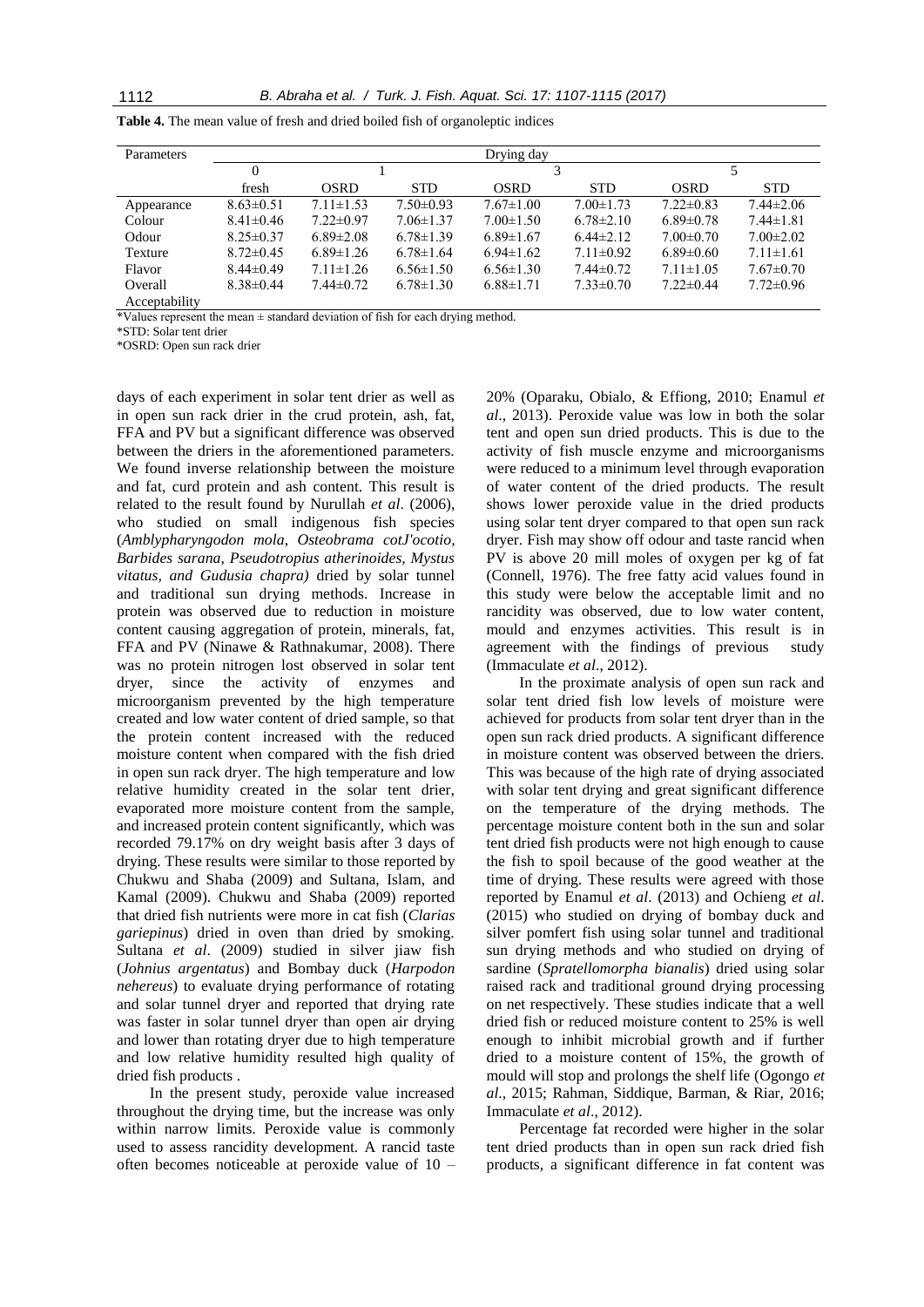observed between the two driers. The fat content in solar tent was higher than that in open sun rack dried products. No oxidation of fat was observed in both drying methods, even though fat content and PV values had direct relationship. The difference could be attributed to the differences in their moisture contents. Fat content of solar tent dried products was 3.69% (3rd day), relatively higher than the open sun rack dried products  $3.32\%$  (5<sup>th</sup> day) in dry weight basis. This result is in agreement with the result found by Nurullah *et al*. (2006) who reported that fat and protein contents of the solar tunnel drier products were much higher than the traditional sun dried products. Fat and moisture content for any species fluctuates depending on season and location of catch, size, spawning cycles, and drying methods (Nurullah *et al*., 2006; Islam *et al*., 2013). This loss in moisture content is reflected as an increase in the other constituents of the proximate composition. The ash content of the experimental fish dried products increased throughout the drying time in both driers, and indicated that the dried products are good source of mineral contents. However, the values obtained in solar tent drier were higher than open sun rack drier. This high value could be resulted due to low moisture content and the bones and head of the dried fish. However, solar tent drier had higher temperature and low relative humidity that can help the dried products to have lower moisture content and higher ash content compared to the products dried in open sun rack. This finding agree with Dewi (2002).

The quantity of bacteria in foods serves as a universal indicator of cleanliness. Evaluation of total bacterial count is widely used to measure the bacterial quality of fish. The border for total plate count (TPC) is  $1 \times 10^5$ cfu/g in the dried product (Relekar *et al.*, 2014). In the present study, low TPC and fungal growth was found in fish dried in both two drying methods. Low moisture content and hygienic conditions attributed to low TPC and fungal growth. The results of microbial analysis reveal that the total plate count and total fungal count were higher in open sun rack dried anchovy when compared to the solar tent drier dried samples. Thus, solar tent dryer can concentrate solar radiation with the result that elevated temperature, which increase drying rate, in turn, lower relative humidity makes unfavorable to the activities of microbes and moulds. Moreover, high internal temperature and shelter protect the entry of pests into the dryer and can be lethal to those already entered. Bacteria infestation was observed in open sun rack drying method during the first day of the experiment, this was due to little rain happed on that day, and the samples were kept for 1 day in a room gives favorable condition for bacterial and fungal growth. The infestation has stopped in the next day after exposed in to sun light. Moreover during the experiment trails period, it was observed clearly that there was no a signs of loses due to the contaminations by insects infestation and dust in both

the methods except in the open sun rack drying in the first day there was bacteria infestation and effect of dust, while the solar tent method samples looked pure and clear, and there was no any signs of contaminations by insect infestation or dust. These results are in accordance with the earlier findings (Rillo, Magal, Migual, & Diloy, 1998), studied the microbial quality of commercially available dried mackerel of Philippines and reported presence of microbes. In this study, microbial load in the samples from solar dryer was less due to clean and safe practice followed.

In the present study, drying time was found to be different in the two drying methods. Solar tent drier required less time (5 days). The reason behind was circulation of hot air within solar tent drier, which increased internal drier temperature and reduced drying time. However, open sun rack drier required 5 days for drying fish since it was placed in an open air so there was no creation of hot air as it was in a solar tent drier. This finding is in agreement with (Curran, 1985), observed that three days were required for fish drying in solar tent drier. Also he reported that fish dried on sloping rack-required 4 days for reducing moisture up to 20%. Table (3 and 4) describes the organoleptic indices of fresh, dried boiled and dried unboiled fish, the results show that there was no significant difference between appearance, colour, odor, texture and flavour at level, while in the general acceptability, the method of STD score was higher than the OSRD. None of the dried boiled products in these two drying systems had a value of less than 6.56 10 point hedonic sale measurement. In the mean time, unboiled dried products solar tent a value of 7.11 and open sun rack a value of 6.44 on the 10 point hedonic sale measurement. The color, texture and odor of dried fish were evaluated from both driers in boiled and unboiled conditions. Although, the color, odor and texture of fish dried in the solar tent dryer was having high levels of acceptability and obtained high scores by the taste panelists compared to the open sun rack dryer, the texture of unboiled dried fish was firm, dry, good in color, very pleasant odor and freshly appearance in both driers. The flavor of dried fish from both driers was evaluated in a dried boiled form, fish dried in 3rd day using solar tent dryer was found to be relatively higher in value (7.33 on the 10 point hedonic scale measurement) and showed higher level of acceptability, while fish dried using open sun rack scored lower value (6.8 on the10 point hedonic scale measurement). The organoleptic evaluation showed that the appearance of the two dryers were in good condition throughout the experiment. Also, no discoloration was observed in the driers. This results agrees with (Blight, Shaw, & Woyewoda, 1988) studies showed the dark colour and rancid odour of cured fish is an indication of deteriorated quality. The result of statistical analysis conducted using one-way analysis of variance indicated that drying had no effect on the organoleptic properties. Appearance,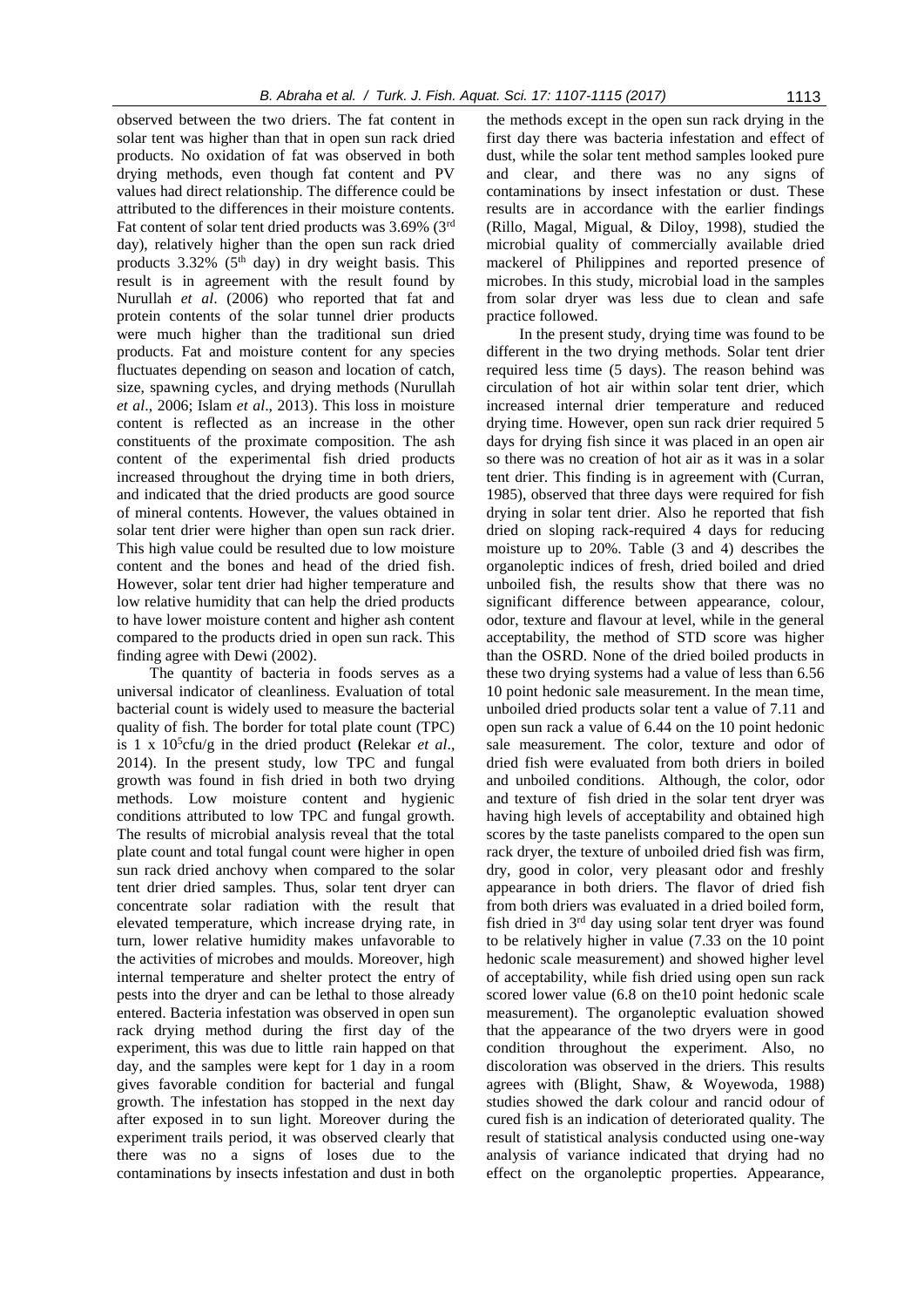Flavour and colour appeared to be the three most important characteristics that influenced panel's preference for products. Colour, flavour, texture, odour and over all acceptability of sun and solar tent dried fish were acceptable by panelists; but solar tent dried was superior in quality than open sun rack dried. From the results it was observed that solar dried products provided fish with better organoleptic qualities. It is evident that the thermal energy generated helped in drying up the fish products. This heat was then transfer to the air by contact between the air and absorber and similar analysis was reported by Lawand (1966). This resulted in the higher temperature and thereby increased drying rate and also high quality of the solar tent dried products. This result is in agreement with the studies of (Relekar *et al*., 2014) who thought the consumers may have strong opinions, they usually find it difficult to explain in detail why they prefer one product to another, and the results may be difficult to interpret. The finding in agreement with studies of (Adam & Sidahmed, 2012) which showed that descriptive sensory analysis carried out by trained sensory panels provides accurate and detailed description of the sensory properties of the products under study. From this study the solar tent dryer has proven to be more efficient and reliable form of fish preservation using the ambient solar energy. The products were of good quality compare to open sun rack drying in terms of proximate composition, microbial, organoleptic analyses and hygienic.

#### **Acknowledgements**

The authors would like to thank The Eritrean Research Fund, who funded this research, and Prof. Zemenfes Tsighe, Chair and HOC committee of the Eritrean Research Fund (ERF) and Director, Bureau of Higher Education Administration and International Linkage for his encouragement and assistance.

## **References**

- Adam, S.H., & Sidahmed, M.A. (2012). Effect of Drying System on Chemical and Physical Attributes of Dried Catfish Meat (*Clarias* Sp.). *World's Vet. J*. 2(1), 01- 04.
- AOAC. (2000). Official Methods of Analysis. In M.D. Gaithersburg (Ed.), *18th Edition Association of Official Analytical Chemists*, Maryland, USA, 1193 pp.
- Araya, T.M., & Krishnan, M. (2012). Performance, Potential and Prospects of Fisheries Sector in Eritrea. IIFET Tanzania Proceedings, 1-6 pp.
- Bligh, E.G., Shaw, S.J., & Woyewoda, A.D. (1988). Effects of drying and smoking on lipids
- of fish: Fish smoking and drying. New York, USA, Elsevier Applied Science., 41-52 pp.
- Chaijan, M., Benjakul, S., Visessanguan, W., & Faustman, C. (2006). Changes of lipids in sardine (*Sardinella gibbosa*) muscle during iced storage. *Food Chemistry*, 99, 83–91.
- Chuwkwu, O., & Shaba, I.M. (2009). Effects of drying methods on proximate composition of cat fish (*Clarius gariepinus*). *World journal of agricultural sciences*, 5 (1), 114 - 116.
- Connell, J.J., Howgate, P.F., Mackie, I.M., Sanders, H.R., & Smith, G.L. (1976). Comparison of methods of freshness assessment of wet fish: Part IV. J*ournal of Food Technology*, 11, 297-308.
- Curran, C.A. (1985). Comparative study of three solar fish dryers. In supplement proceeding of the export consultation on Fish Technology in Africa, FAO. Fisheries Rep, 268, 328-330.
- Dewi, E.N. (2002). Chemical analysis during the processing of dried salted anchovy. *Journal of Coastal Management*, 5(2), 55-65.
- Doe, P.E., & Olley, J. (1990). Drying and dried fish products in sea food resources, national
- composition and preservation. Zdzislavia, E. (Ed), Boca Raton F.L., CRC press.
- Doe P.E., Ahmed, M., Muslemuddin, M., & Sachithhanathan, K. (1977). A polyethylene tent Dryer for improved Sun drying of fish. *Food technology in Australia*, 29, 437 – 441.
- Enamul, H.M., Kamruzzaman, M., Shofikul, I., Tanvir, S., Shahinur, R., & Rezaul, K. (2013). Assessment and Comparison of Quality of Solar Tunnel Dried Bombay Duck and Silver Pomfret with Traditional Sun Dried Samples. *International Journal of Nutrition and Food sciences*, 2(4), 187-195. doi:10.11648/j.ijnfs. 20130204.15.
- FAO. (2015). FAO Fishery and Aquaculture Development Country Profile- The State of Eritrea. Retrieved from http://www.fao.org/fishery/facp/ERI/en.
- FAO. (2009). The State of Food and Agriculture. FAO of the United Nation. Room. Retrieved from http://www.fao.org/docrp/013/i2050e/i2050e/.pdf.
- FAO. (1981). The prevention of losses in cured fish, FAO Fisheries Technical Paper (Report N0. 219). Retrieved from

http://www.fao.org/docrep/014/mb060e/mb060e00.pdf

- Ghaly, A.E., Dave, D., Budge, S., & Brooks, M.S. (2010). Fish Spoilage Mechanism and Preservation Techniques: Review. *American Journal of Applied Sciences*, 7(7), 859-877.
- IFAD. (2010). Project Design Report (Report N0. 2294 ER), Fisher Development Project, Eastern and Southern Africa Division Programme Management Department. Asmara, Eritrea. Retrieved from https://www.ifad.org/documents/10180/2dabd3b0- 6264-47dd-b097-dc984068dd18.
- Immaculate, J., Sinduja, P., & Jamila, P. (2012). Biochemical and Microbial qualities of Sardinella fimbiata Sun dried in different methods. *International Food Research Journal*, 19(4), 1699-1703.
- Islam, M.T., Ahmed, S., Sultana, A., Tumpa, A.S., & Flowra, F.A. (2013). Nutritional and food quality assessment of dried fishes in Singra upazila under natore district of Bangladesh. *An International Peer Reviewed Journal*, 2(1), 2319-4758.
- ISO 4833. (1991). General guide lines for the enumeration of Microorganisms-Colony count Technique at 30°C (Second Edition). Technical committee: ISO/TC 34/SC 9 Microbiology, 12 pp. Retrieved from https://www.iso.org/standard/10816.html.
- Kader, A.A. (2005). Increasing food availability by reducing postharvest losses of fresh produce. In F. Mencarelli and P. Tonutti (Eds.), *Proc. 5th Int.*